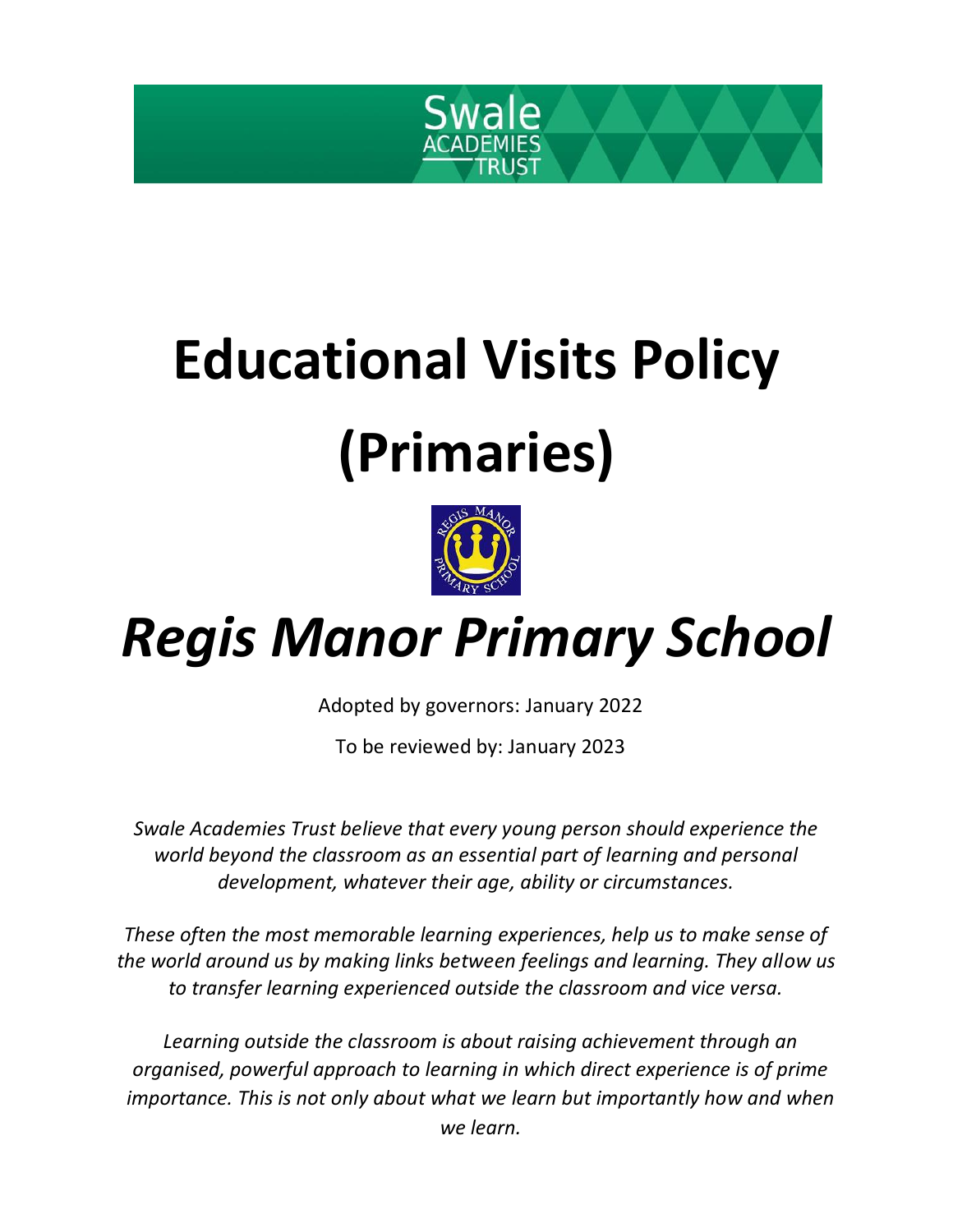Swale Academies Trust has formally adopted the Kent Regulations and Guidance for the Safe Practice of Offsite Visits/Educational Visits. This has been formally agreed by Trust Directors. Further procedures for each Trust school have been agreed with each school's Local Governing Body to ensure that this policy is adhered to.

Kent Regulations and Guidance for the Safe Practice of Offsite Visits/Educational Visits are available to view at – [http://www.outdoorlearningkent.co.uk](http://www.outdoorlearningkent.co.uk/)

They are based on the principals of the Outdoor Education Advisors Panel (OEAP) National Guidance for the management of Outdoor Learning, off-site visits and Learning Outside the Classroom - [http://oeapng.info](http://oeapng.info/)

#### **AIMS AND PURPOSES OF EDUCATIONAL VISITS WITHIN TRUST SCHOOLS**

An educational visit is any outing where pupils are leaving the school site. This may be for a day trip, a local visit, sports events or residential visits. The Trust has a strong commitment to the added value of learning outside the classroom, some of which takes place beyond the statutory school day and beyond the school premises.

Each year schools within the Trust will arrange a number of educational visits and activities that take place off the school site and/or out of school hours. Such visits will afford students with real life and memorable experiences that will lead to improved academic and social outcomes.

The Trust has given its approval to the following types of activities being arranged in support of the educational aims of each school:

- Out of hours clubs
- School teams
- Regular nearby visits ( libraries, shops, parks and woodlands, places of worship, farms)
- Day visits for particular year groups
- Residential visits
- Overseas visits
- Adventurous activities, which might be classed as higher risk.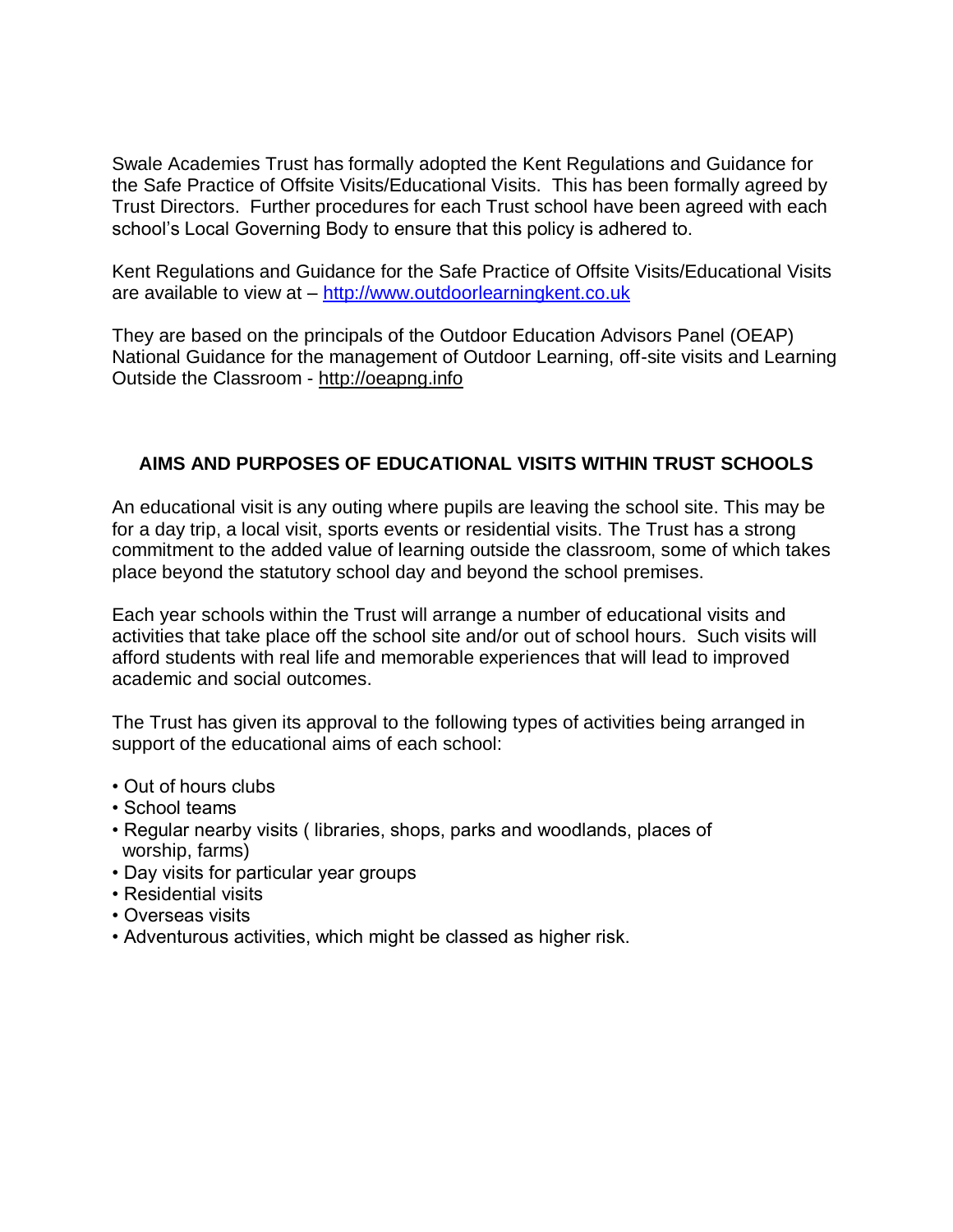#### **ROLES AND RESPONSIBILITIES**

#### Educational Visits Coordinator (EVC)

Every Trust school will appoint an Educational Visits Coordinator (EVC) to oversee trips undertaken by school groups. The EVC will be an experienced teacher, who will either be a member of the leadership team or on the upper pay scale. The EVC will have completed appropriate training and keep updated with any changes to policy and guidance related to educational visit organisation.

The responsibilities of the EVC are to:

- Adhere and implement the Trust's Educational Visits Policy in their school;
- Ensure that systems and procedures in relation to school trips are reviewed regularly.
- Authorise the school visit form (Appendix 1) alongside the Headteacher.
- Read and authorise entries entered on the EVOLVE system. At this point, any amendments/queries will be noted through EVOLVE.
- Read and authorise risk assessments through the EVOLVE system.
- Provide advice and support to the visit leader and other accompanying adults as needed.

#### Visit Leader

For each school trip, a designated member of staff will have the role of visit leader. Visit leaders can be any member of staff involved in the trip. The visit leader must be approved to carry out the visit by the EVC and/or appointed signatory.

The responsibilities of the visit leader, will include but are not limited to:

- Complete a School Visit Form (Appendix 1) to be signed by the EVC and Head Teacher.
- Organise details for the trip such as arranging transport, entry fees, letters to parents etc.
- Ensure parental permission has been obtained for the children attending the trip.
- Complete a record of the trip on the EVOLVE system, forwarding it to the EVC and appointed signatory for approval.
- Work with the EVC/assigned signatory to ensure all possible precautions are taken to ensure pupil and staff safety.
- Ensure all adults are aware of possible risks/hazards.
- Brief all adults involved, regarding the nature and the organisation of the trip.
- Debrief adults after the trip to report/address any issues and identify future actions.
- Hold details of adults accompanying the trip and the procedure to be carried out in the event of an emergency.
- Ensure a hard copy of the risk assessment and emergency plan are taken on the trip. Copies of all documentation should be left with the school office and senior leaders before departing.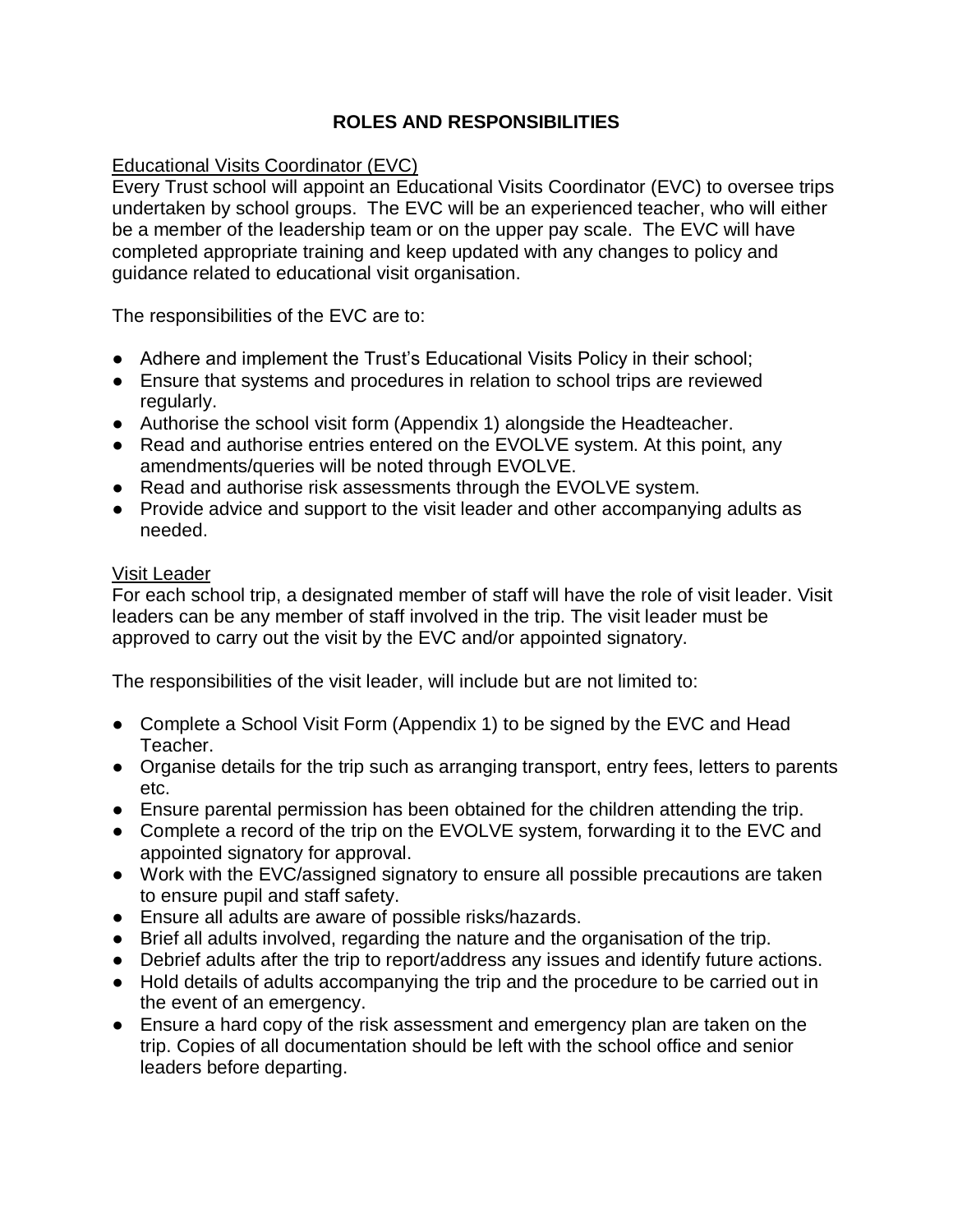#### **School Visit Approval**

Before a visit is advertised to parents the Headteacher must approve the initial plan by viewing and signing the School Visit Form (appendix 1)

Visits that include adventurous activities and/ or a residential element might require approval by the Local Authority via the on-line Visit Notification and Approval system. 'EVOLVE' Usernames and Passwords will be managed by the EVC.

Day visits that do not include adventurous activities but involve groups travelling both inside and outside the County of Kent will be registered (Notification) on the above system (EVOLVE).

Where external contractors are involved in organising all or part of the visit the contract will be made with the school on behalf of the pupils.

For out of hours clubs, school teams and nearby visits, parents will be asked to sign a letter of consent for participation in these activities. Parents will be given the timetable for the activities that pupils are involved in and will be informed as soon as is practicably possible if an activity has to be cancelled.

For any visit lasting a day or more, parents will also be asked to sign a letter, which consents to their son/daughter taking part. This will include a separate medical consent form. Each school has a standard model letter, which should be used for this purpose.

The Trust has a separate policy for 'Charging and Remissions' which applies to all educational visits.

#### **Staffing**

The Trust recognises the key role of accompanying staff in ensuring the highest standards of learning, challenge and safety on a school visit.

Teachers and other staff are encouraged and supported to develop their abilities in organising and managing pupils' learning in a variety of environments through induction, apprenticeship and training. The selection of staff for educational visits will be a key priority in the initial approval of any proposed visit.

The Trust recognises that it is good safeguarding practice to ensure that any volunteer adults assisting on educational activities and visits should be DBS checked.

On residential visits the gender of the staff responsible for supervision and pastoral care will reflect the gender of the pupils

The staff:pupil ratios will not exceed those as follows

Foundation/Nursery: 1:4/5 as minimum Year 1 – Year 3: 1:6 Year 4 – Year 6: 1:10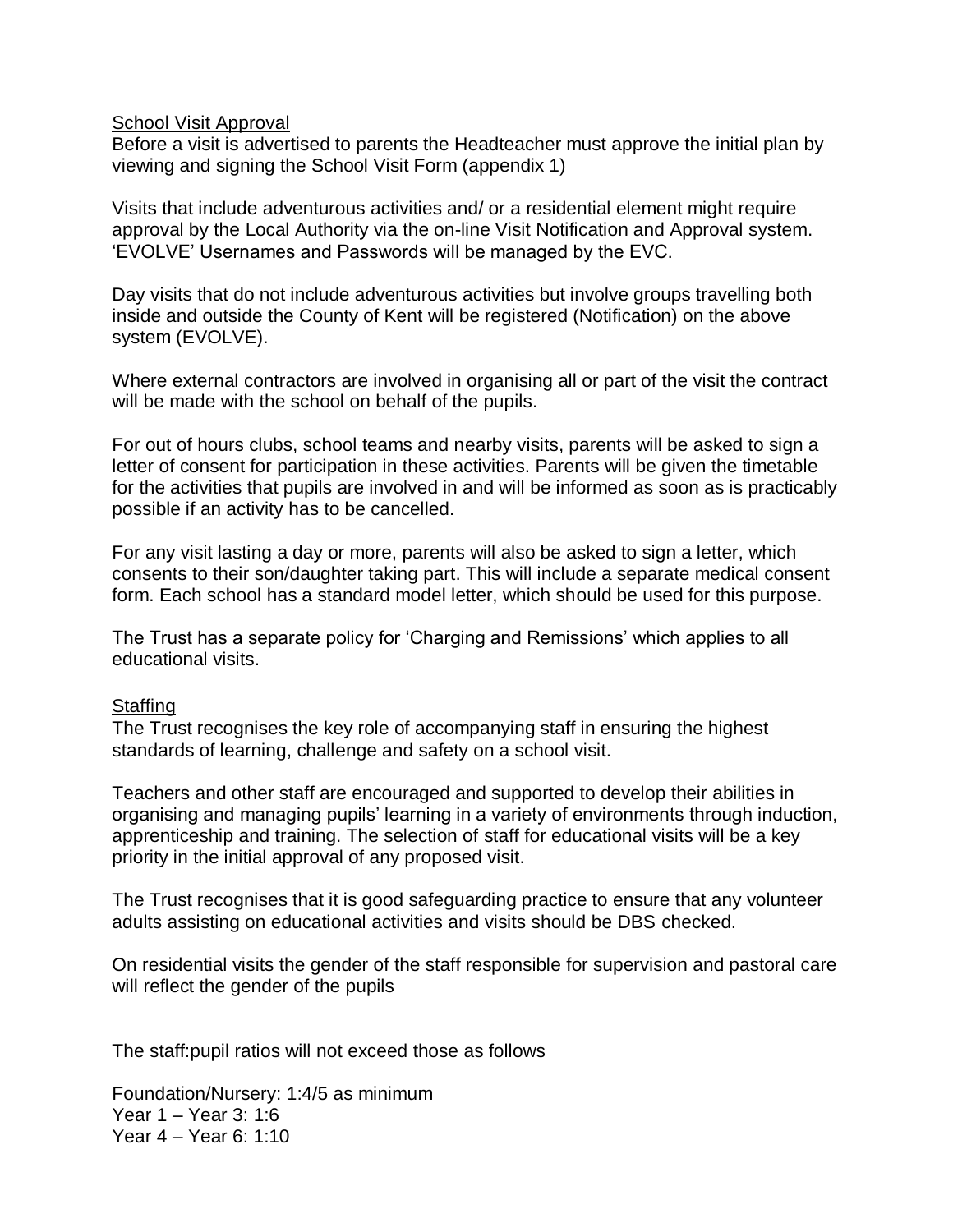SEN pupils should have additional adult support assigned to them to ensure their needs are met. It is recognised as best practice that the visit leader should not be assigned a group. If adult numbers dictate that a group leader must have their own group, adults and groupings should be arranged so that an additional adult is with them.

#### Risk assessment

A risk assessment will be completed for all school visits. These will be downloaded onto the EVOLVE system as part of the visit record. For regular visits, i.e to swimming lessons, a standard risk assessment may be used but will be reviewed as necessary. Pupils must learn to recognise and manage risks and understand their responsibilities. Adults will involve children in risk assessment wherever possible.

#### The Expectations of Pupils and Parents

Each Trust school expects pupils to conduct themselves in line with the school's 'Behaviour Policy'. This will be part of the conditions of booking by the parents. Guidance will be given to parents to explain that there is the potential of withdrawal prior to and during the visit if such conduct would have led to a fixed term exclusion from school.

#### Emergency Procedures

Each school will appoint a member of the SLT as the emergency school contact for each visit. All major incidents should immediately be relayed to this person, especially those involving injury or that might attract media attention.

The Visit Leader will leave full details of all pupils and accompanying adults on the visit with the emergency school contact, including the home contact details of parents/guardians and next-of-kin, as appropriate.

The Visit Leader will take with them a copy of the school's (linked with KCC's) Major Incident Procedures, along with the contact details of the appointed emergency school contacts.

All incidents and accidents occurring on a visit will be reported back through the school systems

The Kent Outdoor Education Unit should also be advised of any serious incidents or accidents.

#### **Evaluation**

All visits will be evaluated by the Visit Leader with the EVC. A short evaluation report will be submitted on the EVOLVE system.

The EVC will ensure that any risk assessments for the visits or activities are evaluated and/or modified as a result of findings or feedback from the visit.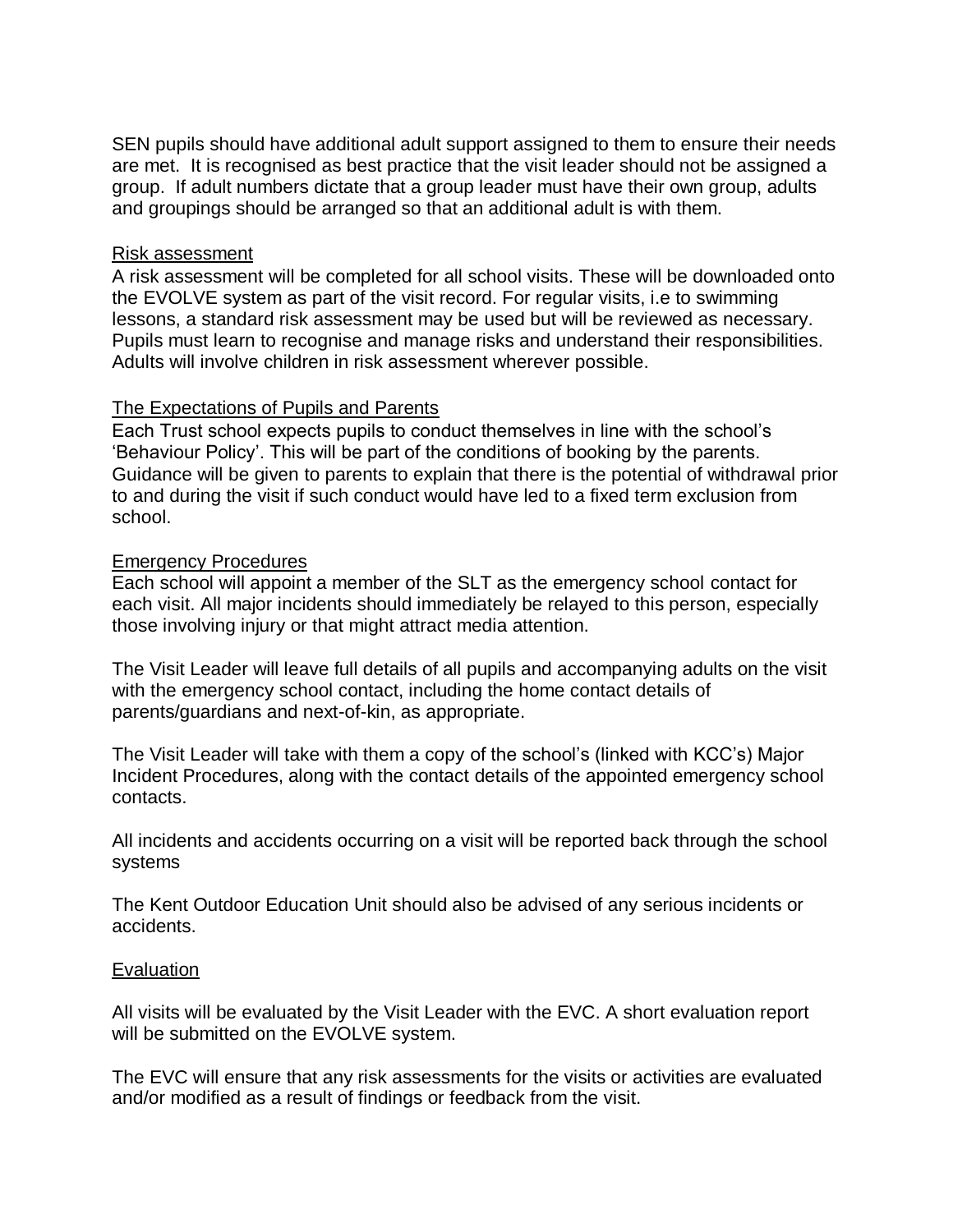### **Appendix 1**

## **Educational visit planning and approval form**

*Please complete this form and pass to the Educational Visits Co-ordinator/Headteacher for approval, along with the risk assessment.*

**Approval is required before planning for any educational visit can proceed.**

| <b>Class/year group</b>           |                                           |
|-----------------------------------|-------------------------------------------|
| Leader(s)/organiser(s)            |                                           |
| <b>Supplier Name / Payments</b>   |                                           |
| made to                           |                                           |
| <b>Tel/Email</b>                  |                                           |
| <b>Destination and address</b>    |                                           |
|                                   |                                           |
| <b>Date</b>                       |                                           |
| <b>Time Departing from school</b> |                                           |
| <b>Time Arriving back at</b>      |                                           |
| school                            |                                           |
| <b>Pre-Visit completed</b>        | Yes/No                                    |
|                                   | If yes please attach pre-visit appendix 2 |
|                                   | If no, reason                             |
|                                   | Date of last visit by trip leader         |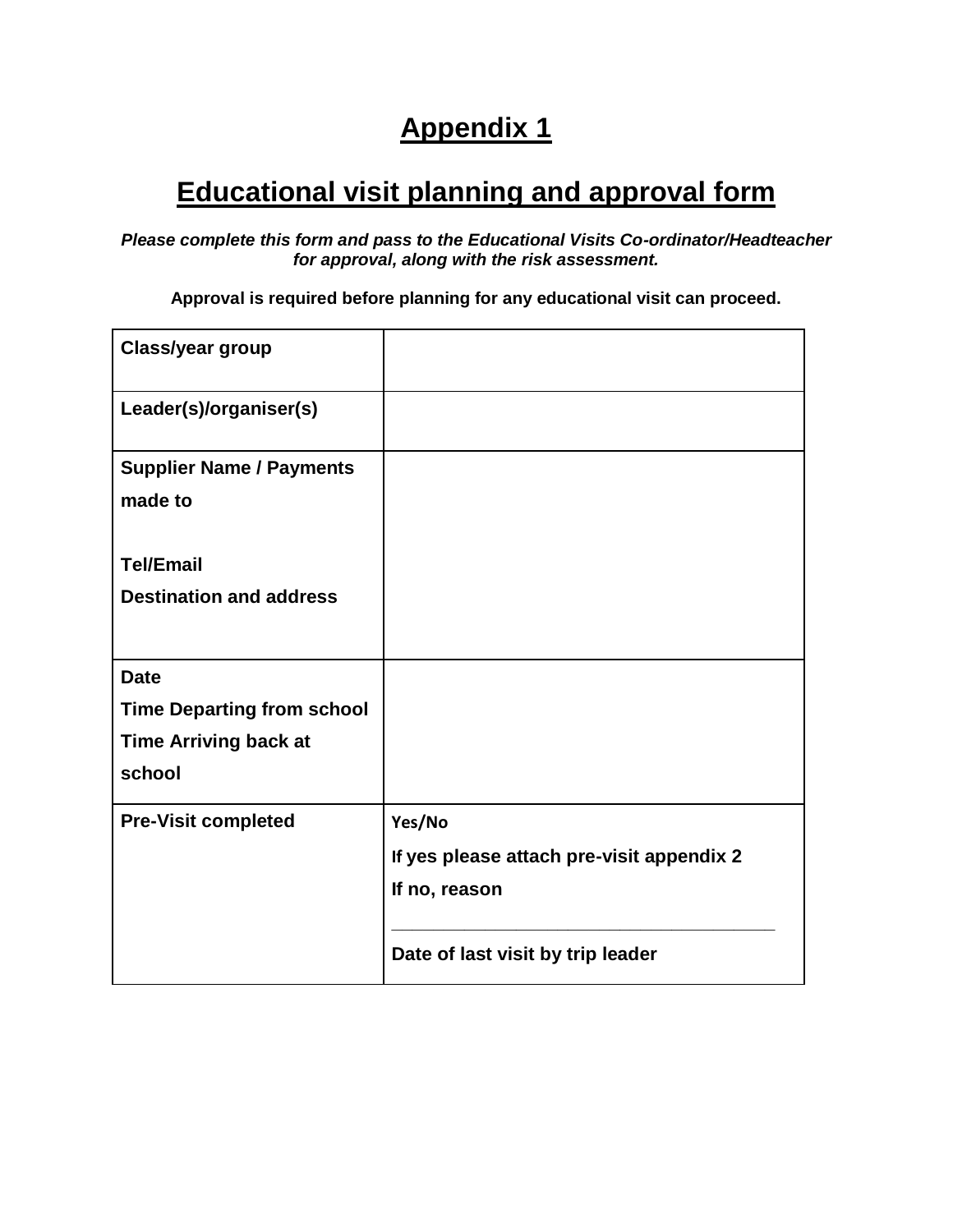| <b>Learning Objective</b>        |                                    |
|----------------------------------|------------------------------------|
| Curriculum area(s)               |                                    |
| <b>Number of pupils</b>          |                                    |
| <b>Number of accompanying</b>    |                                    |
| adults                           |                                    |
| <b>Transport:</b>                |                                    |
| Mode of transport and            |                                    |
| operator                         |                                    |
| <b>Cost of transport</b>         | Per Adult £<br>Per Child £         |
| <b>Cost of Trip / Workshop</b>   | Per Adult £                        |
|                                  | Per Child £                        |
| <b>TOTAL COST</b>                |                                    |
| Cost of travel + cost of trip /  | £0                                 |
| workshop                         |                                    |
| Price to be charged to<br>parent | £0<br><b>Signed (Headteacher):</b> |

| Signed (Leader/organiser):                       | Date: |
|--------------------------------------------------|-------|
| <b>Signed (Educational Visits Co-ordinator):</b> | Date: |